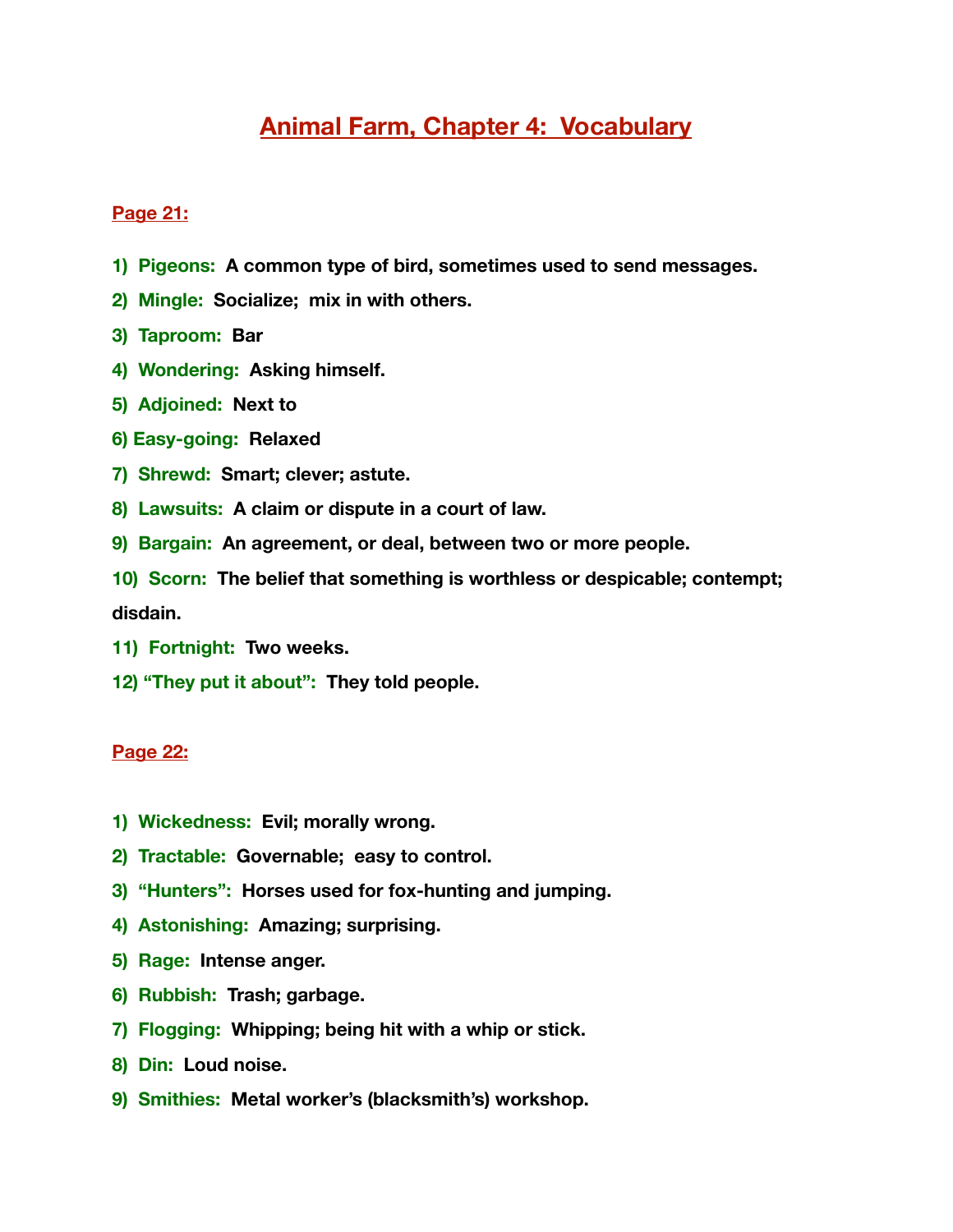- **10) Doom: Death; destruction; a terrible fate.**
- **11) Thresh: To separate the grain from the plant.**
- **12) Dozen: Twelve**

# **Page 23:**

- **1) "To and Fro": Back and forth.**
- **2) Peck: To hit, poke or bite with a beak.**
- **3) Skirmish: Irregular small-scale fighting.**
- **4) Launch: To send or set in motion.**
- **5) Hobnailed boots: Boots with the soles reinforced with heavy nails.**
- **6) Charge: Rush forward in attack.**
- **7) Pellets: Small bullets.**
- **8) Streaks: Stripes; long, thin lines.**
- **9) Halting: Pausing or stopping temporarily.**
- **10) Blow: Powerful knock; powerful hit; powerful stroke.**
- **11) Gored: Pierce or stab with a horn or tusk.**

# **Page 24:**

- **1) Ignominious: Humiliating; Shameful.**
- **2) Calves: The lower part of the legs.**
- **3) Manger: A long open box for horses or cows to eat from .**
- **4) Stunned: So shocked that one is temporarily unable to react.**
- **5) Exploits: Bold or daring acts.**
- **6) Impromptu: Improvised; done without planning or organization.**